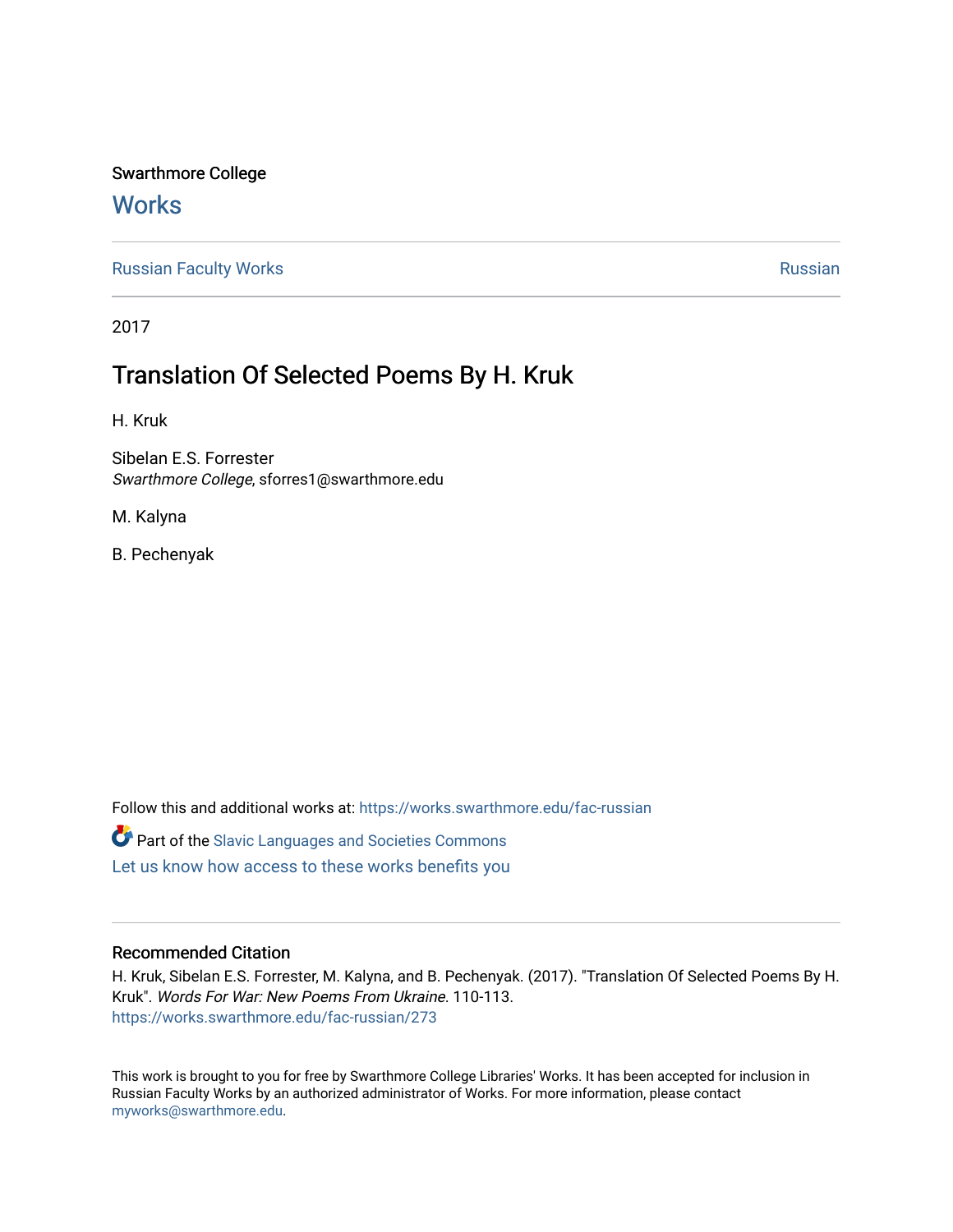### A WOMAN NAMED HOPE

it rained for four straight months knocking down crops, trampling gardens they came as new recruits diligently watering the roadside bushes as long as they could to slow their march to foreign war

and none of us knew

where the war zone actually was no one understood the true scope of the losses when a woman called Hope came to lift our spirits she had no intention of dying

each person, she told us, carries their own war and a weapon they'll clutch to the end,

and victory is a whore  $-$  she doesn't care where she lies she belongs to anyone

and we listened to a roll of thunder leave her throat while she sang to us strange marching drills and lullabies every drop of her saliva a balm containing the poison of love

because every woman, she warned, knows this kind of love that brings her low, shoves a gun barrel in her mouth and does not kill her. After, the rains pass through her, troop after troop washes away the blood.

*Translated from the Ukrainian by Sibelan Forrester and Mary Kalyna with Bohdan Pechenyak*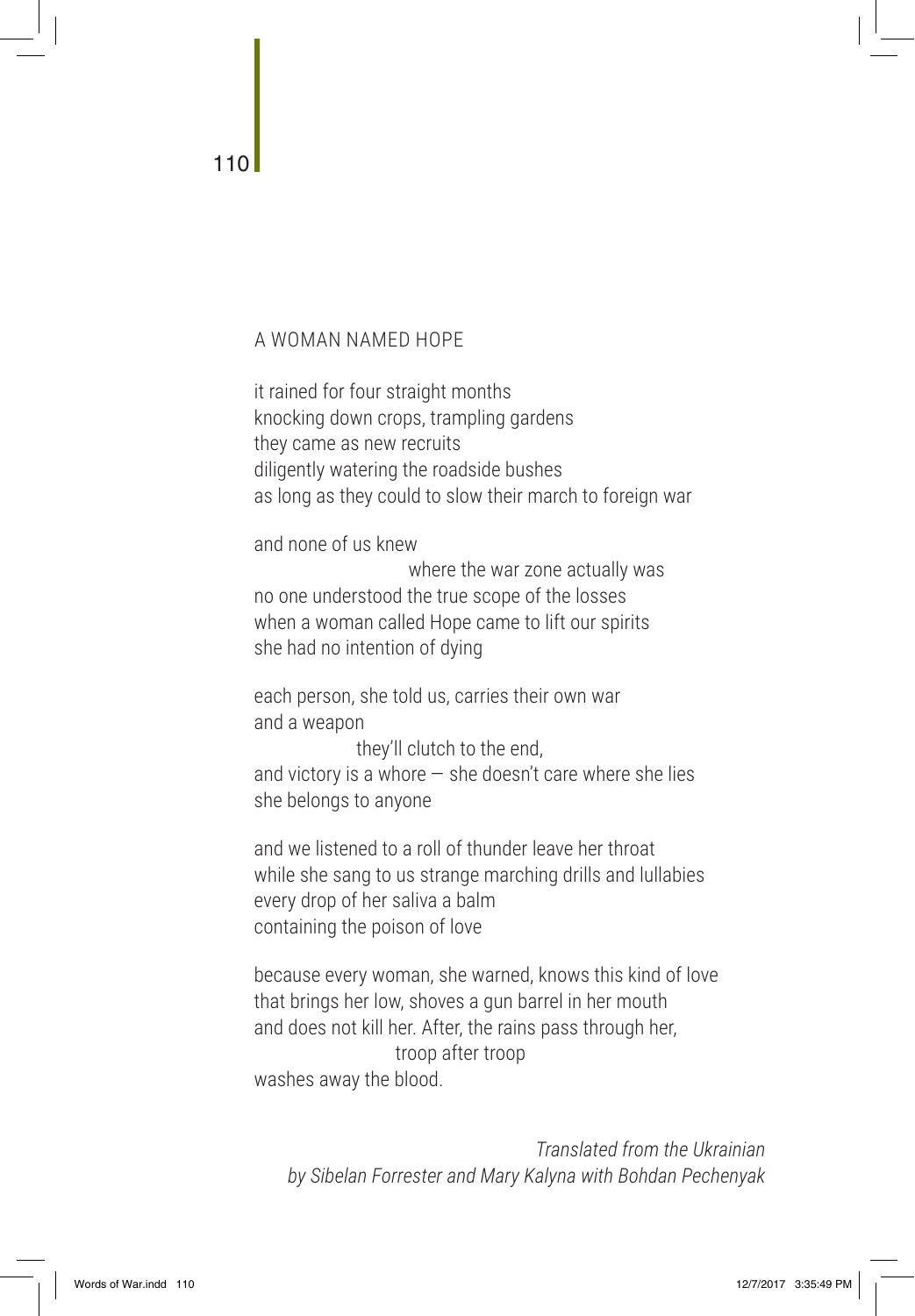WORDS 111

\* \* \*

like a blood clot, something catches him in the rye though in life what is fair? so he is annoying with his limping through the hospital courtyard missing a limb, as if he'd been limbless in those unmiraculous fields, so saturated with blood, no foot can fall without grasping its own absence, entered into war's tedious register where limbs, faces, bodies are rejected like blood from mismatched donors his unit's all scattered throughout the rye fields  $$ he begins to gather them up when he closes his eyes . . . the women bring food, clothes, medicine and, as is their habit, sit at his feet

> *Translated from the Ukrainian by Sibelan Forrester and Mary Kalyna with Bohdan Pechenyak*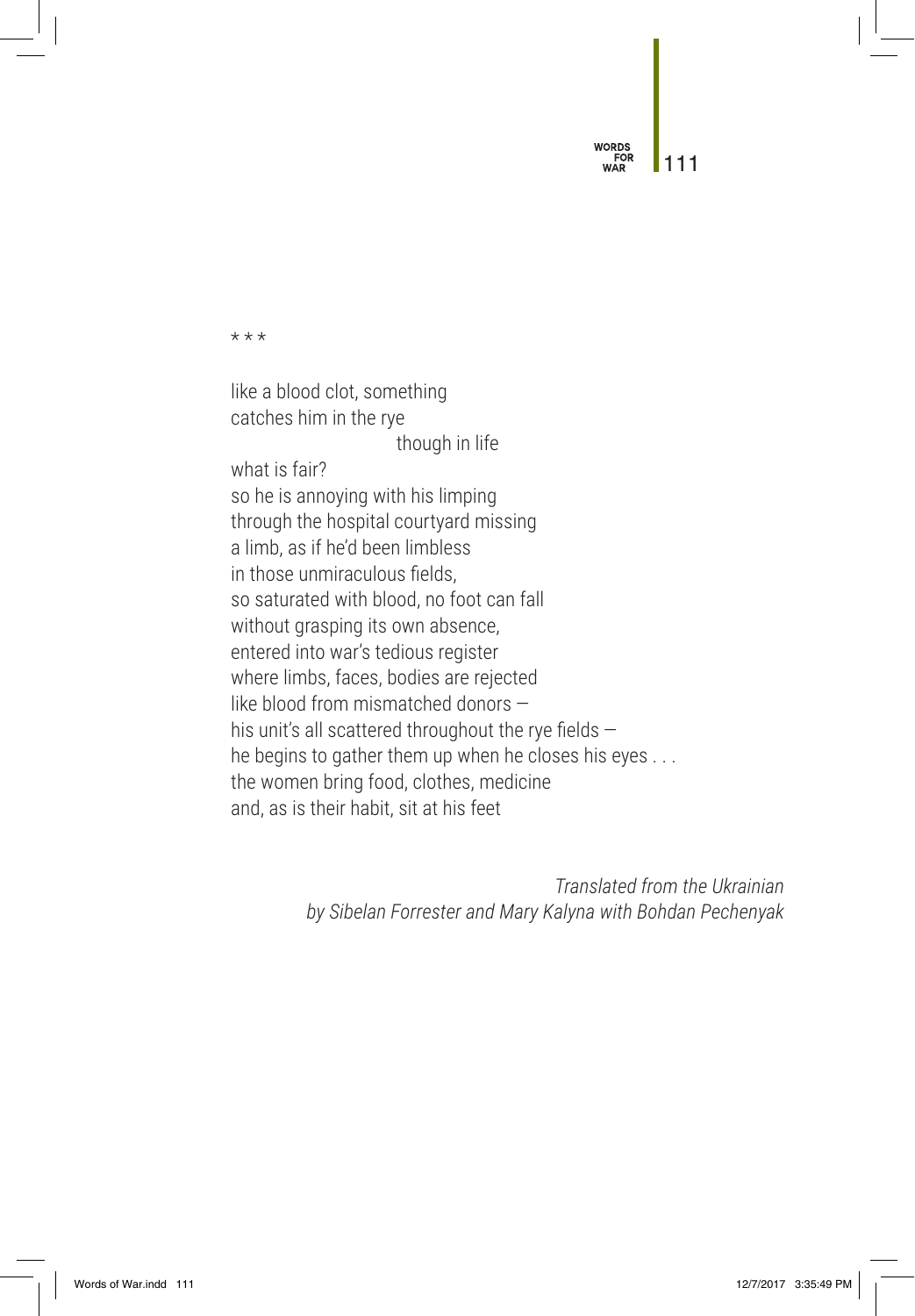\* \* \*

someone stands between you and death — but who knows how much more my heart can stand where you are, it's so important someone prays for you even with their own words even if they don't clasp their hands and kneel

plucking the stems off strawberries from the garden I recall how I scolded you when you were small for squashing the berries before they ripened

my heart whispers: Death, he hasn't ripened yet he's still green, nothing in his life has been sweeter than unwashed strawberries I beg you: oh God, don't place him at the front, please don't rain rockets down on him, oh God, I don't even know what a rocket looks like, my son, I can't picture the war even to myself

*Translated from the Ukrainian by Sibelan Forrester*

112